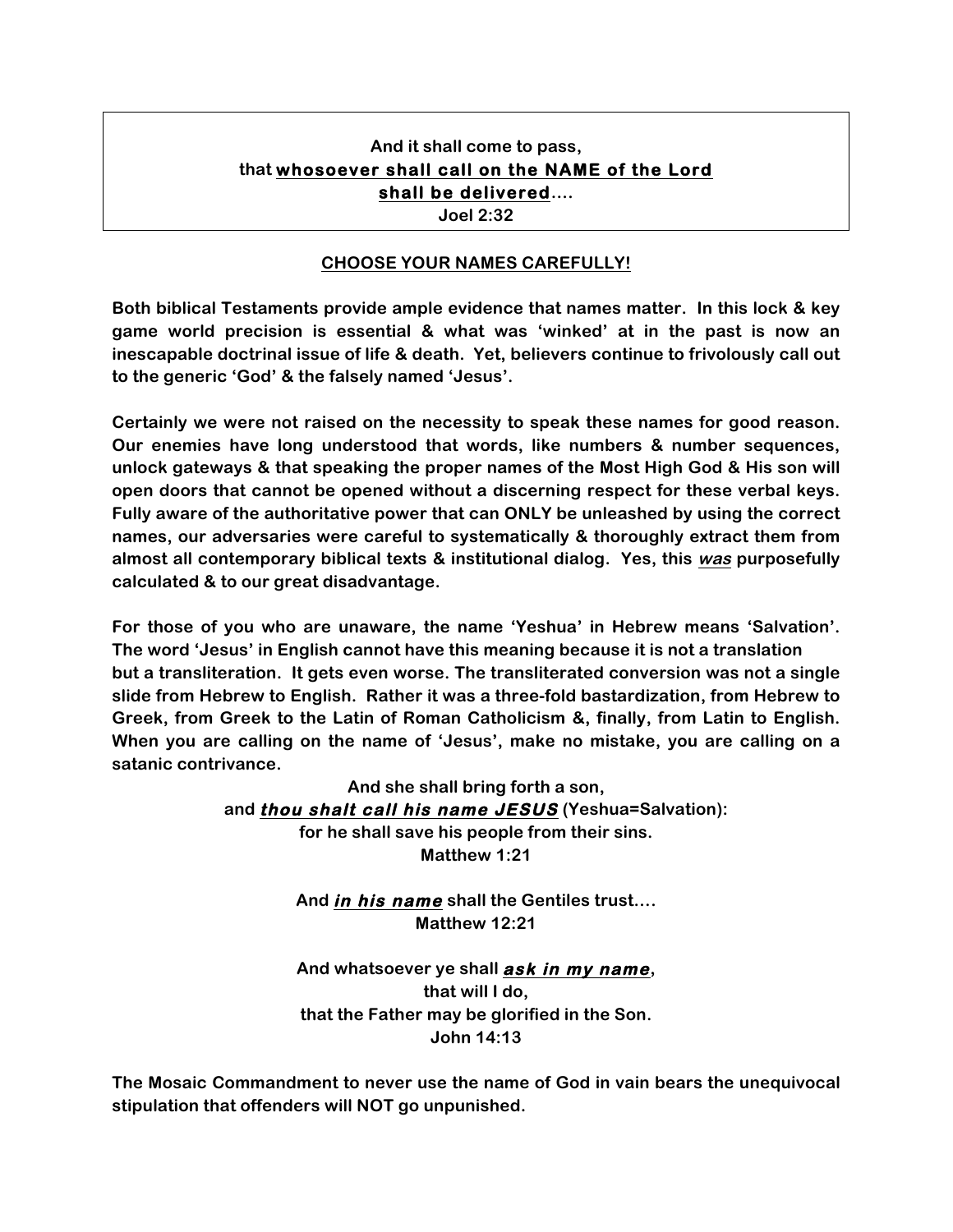**Thou shalt not take the name of the Lord thy God in vain; for the Lord will not hold him guiltless that taketh his name in vain. Exodus 20:7**

**The Jews have mistakenly taken this to mean that one must never pronounce the actual name of God in spite of the fact that it is biblically stipulated that calling upon it will ensure our deliverance.** 

> **And it shall come to pass, that whosoever shall call on the NAME of the Lord shall be delivered: 31 The sun shall be turned into darkness, and the moon into blood, before the great and terrible day of the Lord come. 32 And it shall come to pass, that whosoever shall call on the name of the Lord shall be delivered:**

**for in mount Zion and in Jerusalem shall be deliverance, as the Lord hath said, and in the remnant whom the Lord shall call. Joel 2:31-32**

**For there is no difference between the Jew & the Greek: for the same Lord over all is rich unto ALL that call upon him. For whosoever shall call on the name of the Lord shall be saved. Romans 10:12-13**

**If the scriptures require the speaking of God's name to achieve salvation, then one can only conclude that the Jews have also been victimized by an insidious doctrinal misinterpretation. The correct meaning of not taking the name of God in vain is of course that those who have intentionally perverted the Truth of God's word will assuredly reap what they have sown.**

**This then brings us to the subject of the name of the Most High God to whom Christ commanded we pray. Within the last few years His name has been discovered in original paleo-Hebraic texts archived by the Israeli government. The scholar who made this discovery can be viewed via a link on the Letters4 page at Wisdomabovegold.com entitled, 'Call On His Name'. Because I can neither write nor read paleo-Hebrew, I will spell the name phonetically for you in English. It's this:**

## **YODHEVAHE**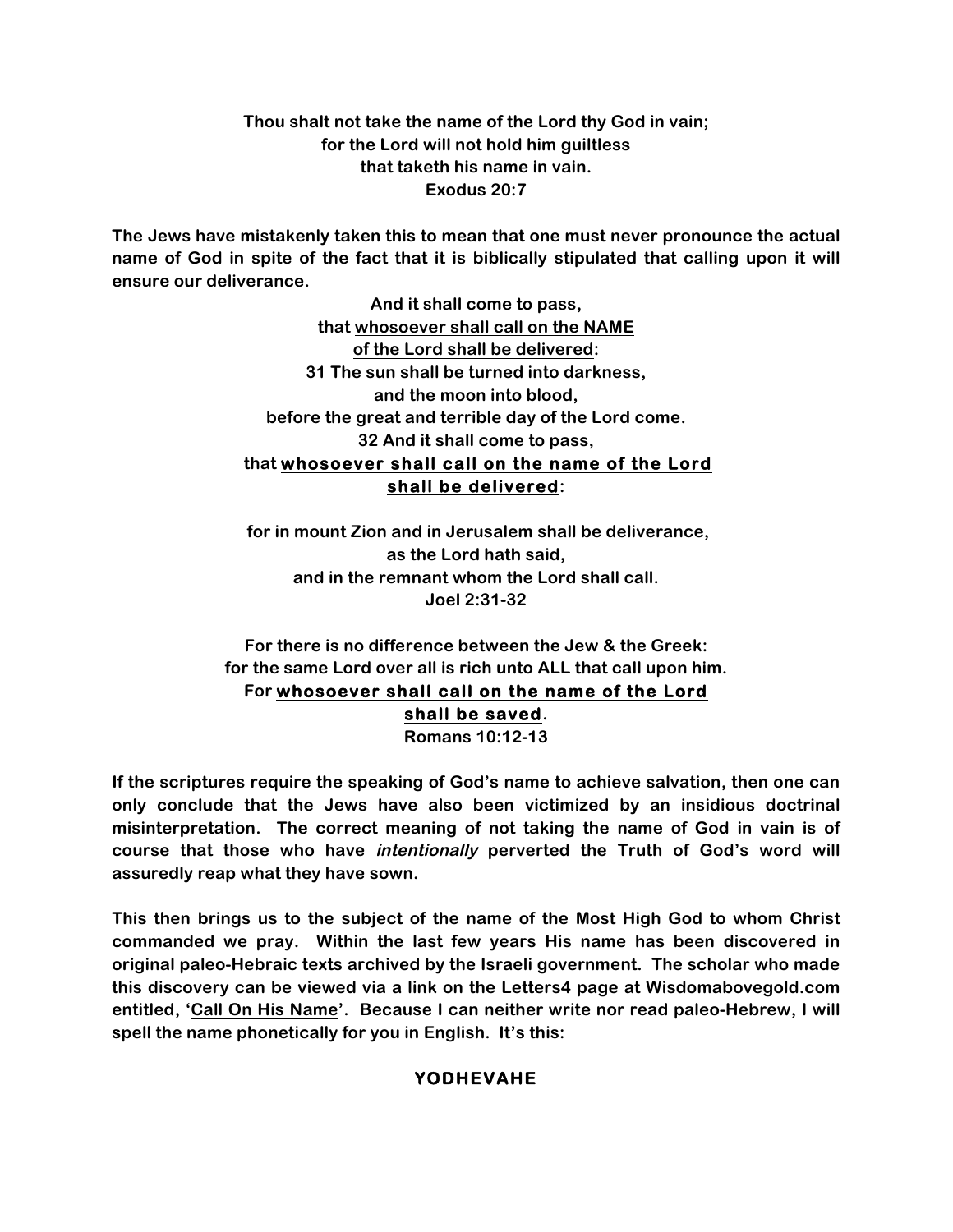**Since learning to speak these proper names I have discovered the value of testing the many people who contact me claiming to be 'Christian'. What follows is the declaration I require of them before proceeding with any prolonged contact:**

> **'Truth before Yodhevahe, in the name of Yeshua of Nazareth, I declare that Yeshua of Nazaeth is my Lord & Savior. May I incur the fullest wrath of Yodhevahe if I have not spoken what I believe to be true.'**

**The first step is to ask the person to watch the video 'Call On His Name' so that he/she will have the time to practice pronunciation. However, upon making the follow-up contact they are expected to speak the oath.** 

**It has been my experience that, if they are not authentic, upon requesting that they make the declaration the phone will often abruptly click off. Usually, they call back attempting to use the distraction to steer the conversational focus onto a variety of diversionary topics. Another tactic is to pretend that they are having great difficulty remembering & pronouncing the names. It is critical to not allow yourselves to be manipulated during the process. Certainly separating the truth speakers from the liars is a crucial protective measure for all Targeted Individuals & I highly recommend you authenticate all the people that surround you in this manner. Incidentally, the hallmark of the true believer is that he/she will make the declaration without hesitation & with appreciative enthusiasm. You will NOT offend the authentic follower of Christ.**

**Sensitive though the issue may be, I must remind you to not be shy about making this request of your 'Christian' spouses as well. The reality is that the adversary is more than willing to employ the 'Strategy of Balaam' to access or prevent your inheritance. (Please refer to chapter sixteen.) Calculating spouses can present as either 'baby' or sophisticated Christians. In addition to their assignment to make you look insane, they are sent into the institutions to 'dumb down' & distort the doctrine, all the while appearing to be staunchly moral because YOU are standing at their side. Hopefully you will find the courage to make it past the sadness & painful denial to do what is necessary to save yourselves & others from these vile predators.** 

**What follows is more scriptural evidence of the importance of using proper names:**

**He that hath an ear, let him hear what the Spirit saith unto the churches; To him that overcometh will I give to eat of the hidden manna, and will give him a white stone, and in the stone a new name written, which no man knoweth saving he that receiveth it. Revelation 2:17**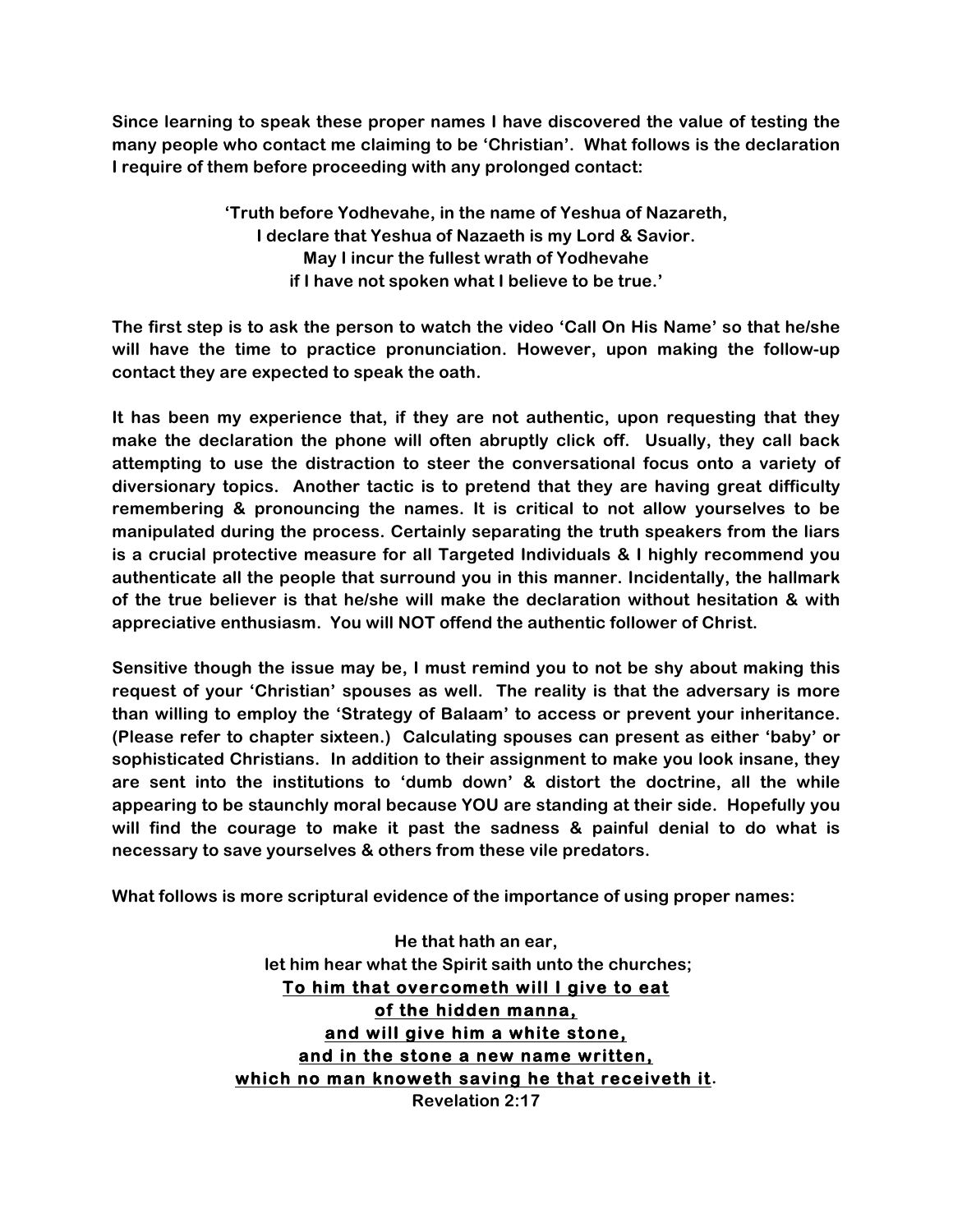### **Neither shall thy name any more be called Abram, but thy name shall be Abraham;**

**for a father of many nations have I made thee. Genesis 17:5**

**And God said unto Abraham, As for Sarai thy wife, thou shalt not call her name Sarai,** 

**but Sarah shall her name be. Genesis 17:15**

### **28 And he said, Thy name shall be called no more Jacob, but Israel:**

**for as a prince hast thou power with God and with men, and hast prevailed. Genesis 32:28**

**24 And David comforted Bathsheba his wife, and went in unto her, and lay with her: and she bare a son, and he called his name Solomon: and the Lord loved him. 25 And he sent by the hand of Nathan the prophet;**

#### **and he called his name Jedidiah, because of the Lord. 2Samuel 12:24-25**

**And Manoah said unto the angel of the LORD, What is thy name, that when thy sayings come to pass we may do thee honour? 18 And the angel of the LORD said unto him, Why askest thou thus after my name,**

> **seeing it is secret? Judges 13:17-18**

**Re: the birth of John the Baptist: 59And it came to pass, that on the eighth day they came to circumcise the child; and they called him Zacharias, after the name of his father. 60And his mother answered and said, Not so; but he shall be called John. 61And they said unto her,**